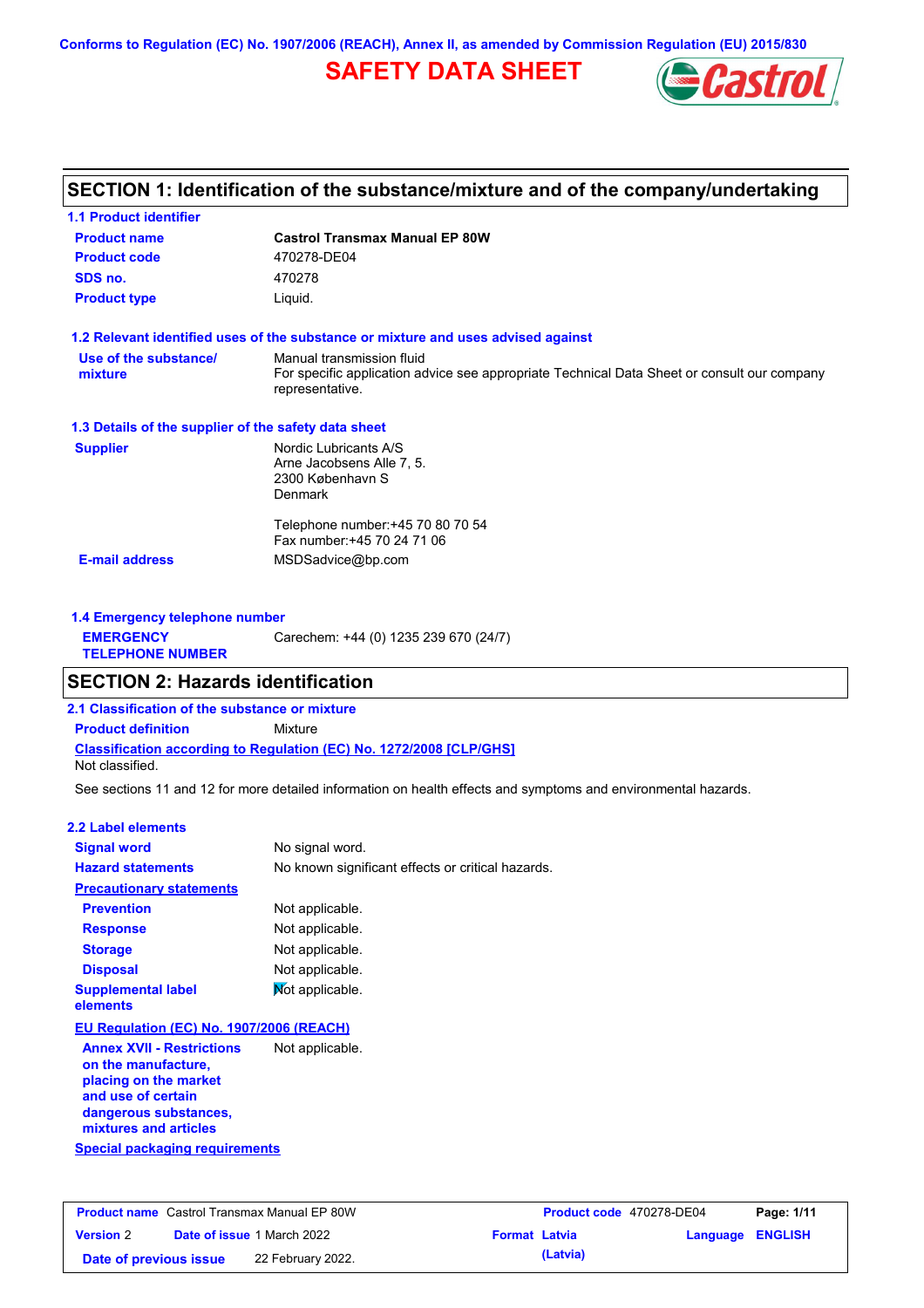# **SECTION 2: Hazards identification**

| <b>Containers to be fitted</b><br>with child-resistant<br>fastenings                                                     | Not applicable.                                                                                               |
|--------------------------------------------------------------------------------------------------------------------------|---------------------------------------------------------------------------------------------------------------|
| <b>Tactile warning of danger</b>                                                                                         | Not applicable.                                                                                               |
| 2.3 Other hazards                                                                                                        |                                                                                                               |
| <b>Results of PBT and vPvB</b><br>assessment                                                                             | Product does not meet the criteria for PBT or vPvB according to Regulation (EC) No. 1907/2006,<br>Annex XIII. |
| <b>Product meets the criteria</b><br>for PBT or vPvB according<br>to Regulation (EC) No.<br><b>1907/2006, Annex XIII</b> | This mixture does not contain any substances that are assessed to be a PBT or a vPvB.                         |
| Other hazards which do<br>not result in classification                                                                   | Defatting to the skin.                                                                                        |

### **SECTION 3: Composition/information on ingredients**

Mixture

### **3.2 Mixtures**

**Product definition**

Highly refined base oil (IP 346 DMSO extract < 3%). Proprietary performance additives.

| <b>Product/ingredient</b><br>name                         | <b>Identifiers</b>                                                                     | %   | <b>Regulation (EC) No.</b><br><b>1272/2008 [CLP]</b> | <b>Type</b> |
|-----------------------------------------------------------|----------------------------------------------------------------------------------------|-----|------------------------------------------------------|-------------|
| Distillates (petroleum), hydrotreated<br>heavy paraffinic | REACH #: 01-2119484627-25<br>EC: $265-157-1$<br>CAS: 64742-54-7<br>Index: 649-467-00-8 | ≥90 | Not classified.                                      | $[2]$       |

### **Type**

[1] Substance classified with a health or environmental hazard

[2] Substance with a workplace exposure limit

[3] Substance meets the criteria for PBT according to Regulation (EC) No. 1907/2006, Annex XIII

[4] Substance meets the criteria for vPvB according to Regulation (EC) No. 1907/2006, Annex XIII

[5] Substance of equivalent concern

[6] Additional disclosure due to company policy

Occupational exposure limits, if available, are listed in Section 8.

### **SECTION 4: First aid measures**

### **4.1 Description of first aid measures**

| <b>Eye contact</b>                | In case of contact, immediately flush eyes with plenty of water for at least 15 minutes. Eyelids<br>should be held away from the eyeball to ensure thorough rinsing. Check for and remove any<br>contact lenses. Get medical attention. |
|-----------------------------------|-----------------------------------------------------------------------------------------------------------------------------------------------------------------------------------------------------------------------------------------|
| <b>Skin contact</b>               | Wash skin thoroughly with soap and water or use recognised skin cleanser. Remove<br>contaminated clothing and shoes. Wash clothing before reuse. Clean shoes thoroughly before<br>reuse. Get medical attention if irritation develops.  |
| <b>Inhalation</b>                 | If inhaled, remove to fresh air. Get medical attention if symptoms occur.                                                                                                                                                               |
| <b>Ingestion</b>                  | Do not induce vomiting unless directed to do so by medical personnel. Get medical attention if<br>symptoms occur.                                                                                                                       |
| <b>Protection of first-aiders</b> | No action shall be taken involving any personal risk or without suitable training.                                                                                                                                                      |

### **4.2 Most important symptoms and effects, both acute and delayed**

See Section 11 for more detailed information on health effects and symptoms.

| <b>Potential acute health effects</b>                 |                                                                                                                   |                      |                          |          |                |
|-------------------------------------------------------|-------------------------------------------------------------------------------------------------------------------|----------------------|--------------------------|----------|----------------|
| <b>Inhalation</b>                                     | Vapour inhalation under ambient conditions is not normally a problem due to low vapour<br>pressure.               |                      |                          |          |                |
| Ingestion                                             | No known significant effects or critical hazards.                                                                 |                      |                          |          |                |
| <b>Skin contact</b>                                   | Defatting to the skin. May cause skin dryness and irritation.                                                     |                      |                          |          |                |
| Eye contact                                           | No known significant effects or critical hazards.                                                                 |                      |                          |          |                |
|                                                       | Delayed and immediate effects as well as chronic effects from short and long-term exposure                        |                      |                          |          |                |
| <b>Inhalation</b>                                     | Overexposure to the inhalation of airborne droplets or aerosols may cause irritation of the<br>respiratory tract. |                      |                          |          |                |
| <b>Ingestion</b>                                      | Ingestion of large quantities may cause nausea and diarrhoea.                                                     |                      |                          |          |                |
| <b>Product name</b> Castrol Transmax Manual EP 80W    |                                                                                                                   |                      | Product code 470278-DE04 |          | Page: 2/11     |
| <b>Date of issue 1 March 2022</b><br><b>Version 2</b> |                                                                                                                   | <b>Format Latvia</b> |                          | Language | <b>ENGLISH</b> |
| Date of previous issue                                | 22 February 2022.                                                                                                 |                      | (Latvia)                 |          |                |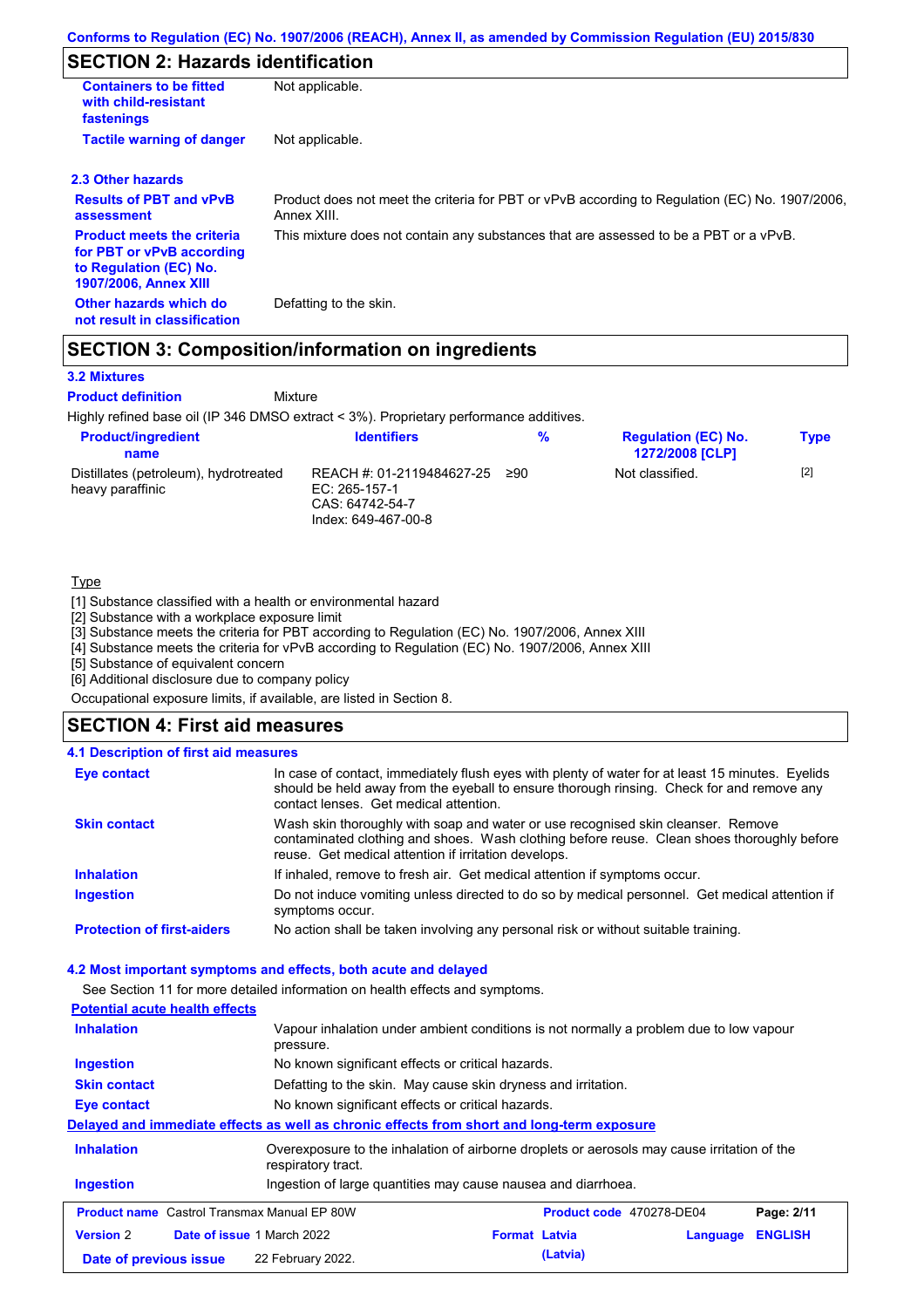|                                                           | Conforms to Regulation (EC) No. 1907/2006 (REACH), Annex II, as amended by Commission Regulation (EU) 2015/830                                                                                                                                                                                                                                                    |
|-----------------------------------------------------------|-------------------------------------------------------------------------------------------------------------------------------------------------------------------------------------------------------------------------------------------------------------------------------------------------------------------------------------------------------------------|
| <b>SECTION 4: First aid measures</b>                      |                                                                                                                                                                                                                                                                                                                                                                   |
| <b>Skin contact</b>                                       | Prolonged or repeated contact can defat the skin and lead to irritation and/or dermatitis.                                                                                                                                                                                                                                                                        |
| <b>Eye contact</b>                                        | Potential risk of transient stinging or redness if accidental eye contact occurs.                                                                                                                                                                                                                                                                                 |
|                                                           | 4.3 Indication of any immediate medical attention and special treatment needed                                                                                                                                                                                                                                                                                    |
| <b>Notes to physician</b>                                 | Treatment should in general be symptomatic and directed to relieving any effects.                                                                                                                                                                                                                                                                                 |
| <b>SECTION 5: Firefighting measures</b>                   |                                                                                                                                                                                                                                                                                                                                                                   |
| 5.1 Extinguishing media                                   |                                                                                                                                                                                                                                                                                                                                                                   |
| <b>Suitable extinguishing</b><br>media                    | In case of fire, use foam, dry chemical or carbon dioxide extinguisher or spray.                                                                                                                                                                                                                                                                                  |
| <b>Unsuitable extinguishing</b><br>media                  | Do not use water jet. The use of a water jet may cause the fire to spread by splashing the<br>burning product.                                                                                                                                                                                                                                                    |
| 5.2 Special hazards arising from the substance or mixture |                                                                                                                                                                                                                                                                                                                                                                   |
| <b>Hazards from the</b><br>substance or mixture           | In a fire or if heated, a pressure increase will occur and the container may burst.                                                                                                                                                                                                                                                                               |
| <b>Hazardous combustion</b><br>products                   | Combustion products may include the following:<br>carbon oxides (CO, CO2) (carbon monoxide, carbon dioxide)<br>sulphur oxides (SO, SO <sub>2</sub> , etc.)                                                                                                                                                                                                        |
| <b>5.3 Advice for firefighters</b>                        |                                                                                                                                                                                                                                                                                                                                                                   |
| <b>Special precautions for</b><br>fire-fighters           | No action shall be taken involving any personal risk or without suitable training. Promptly<br>isolate the scene by removing all persons from the vicinity of the incident if there is a fire.                                                                                                                                                                    |
| <b>Special protective</b><br>equipment for fire-fighters  | Fire-fighters should wear appropriate protective equipment and self-contained breathing<br>apparatus (SCBA) with a full face-piece operated in positive pressure mode. Clothing for fire-<br>fighters (including helmets, protective boots and gloves) conforming to European standard EN<br>469 will provide a basic level of protection for chemical incidents. |

#### **6.1 Personal precautions, protective equipment and emergency procedures**

|                                                          | <u> . ordonar productiona, protocitto aquipmont and omorgonof production</u>                                                                                                                                                                                                                                                                                                                   |
|----------------------------------------------------------|------------------------------------------------------------------------------------------------------------------------------------------------------------------------------------------------------------------------------------------------------------------------------------------------------------------------------------------------------------------------------------------------|
| For non-emergency<br>personnel                           | No action shall be taken involving any personal risk or without suitable training. Evacuate<br>surrounding areas. Keep unnecessary and unprotected personnel from entering. Do not touch<br>or walk through spilt material. Floors may be slippery; use care to avoid falling. Put on<br>appropriate personal protective equipment.                                                            |
| For emergency responders                                 | If specialised clothing is required to deal with the spillage, take note of any information in<br>Section 8 on suitable and unsuitable materials. See also the information in "For non-<br>emergency personnel".                                                                                                                                                                               |
| <b>6.2 Environmental</b><br>precautions                  | Avoid dispersal of spilt material and runoff and contact with soil, waterways, drains and sewers.<br>Inform the relevant authorities if the product has caused environmental pollution (sewers,<br>waterways, soil or air).                                                                                                                                                                    |
| 6.3 Methods and material for containment and cleaning up |                                                                                                                                                                                                                                                                                                                                                                                                |
| <b>Small spill</b>                                       | Stop leak if without risk. Move containers from spill area. Absorb with an inert material and<br>place in an appropriate waste disposal container. Dispose of via a licensed waste disposal<br>contractor.                                                                                                                                                                                     |
| <b>Large spill</b>                                       | Stop leak if without risk. Move containers from spill area. Prevent entry into sewers, water<br>courses, basements or confined areas. Contain and collect spillage with non-combustible,<br>absorbent material e.g. sand, earth, vermiculite or diatomaceous earth and place in container<br>for disposal according to local regulations. Dispose of via a licensed waste disposal contractor. |
| 6.4 Reference to other<br><b>sections</b>                | See Section 1 for emergency contact information.<br>See Section 5 for firefighting measures.<br>See Section 8 for information on appropriate personal protective equipment.<br>See Section 12 for environmental precautions.<br>See Section 13 for additional waste treatment information.                                                                                                     |

| <b>Product name</b> Castrol Transmax Manual EP 80W |  | Product code 470278-DE04          |                      | Page: 3/11 |                         |  |
|----------------------------------------------------|--|-----------------------------------|----------------------|------------|-------------------------|--|
| <b>Version 2</b>                                   |  | <b>Date of issue 1 March 2022</b> | <b>Format Latvia</b> |            | <b>Language ENGLISH</b> |  |
| Date of previous issue                             |  | 22 February 2022.                 |                      | (Latvia)   |                         |  |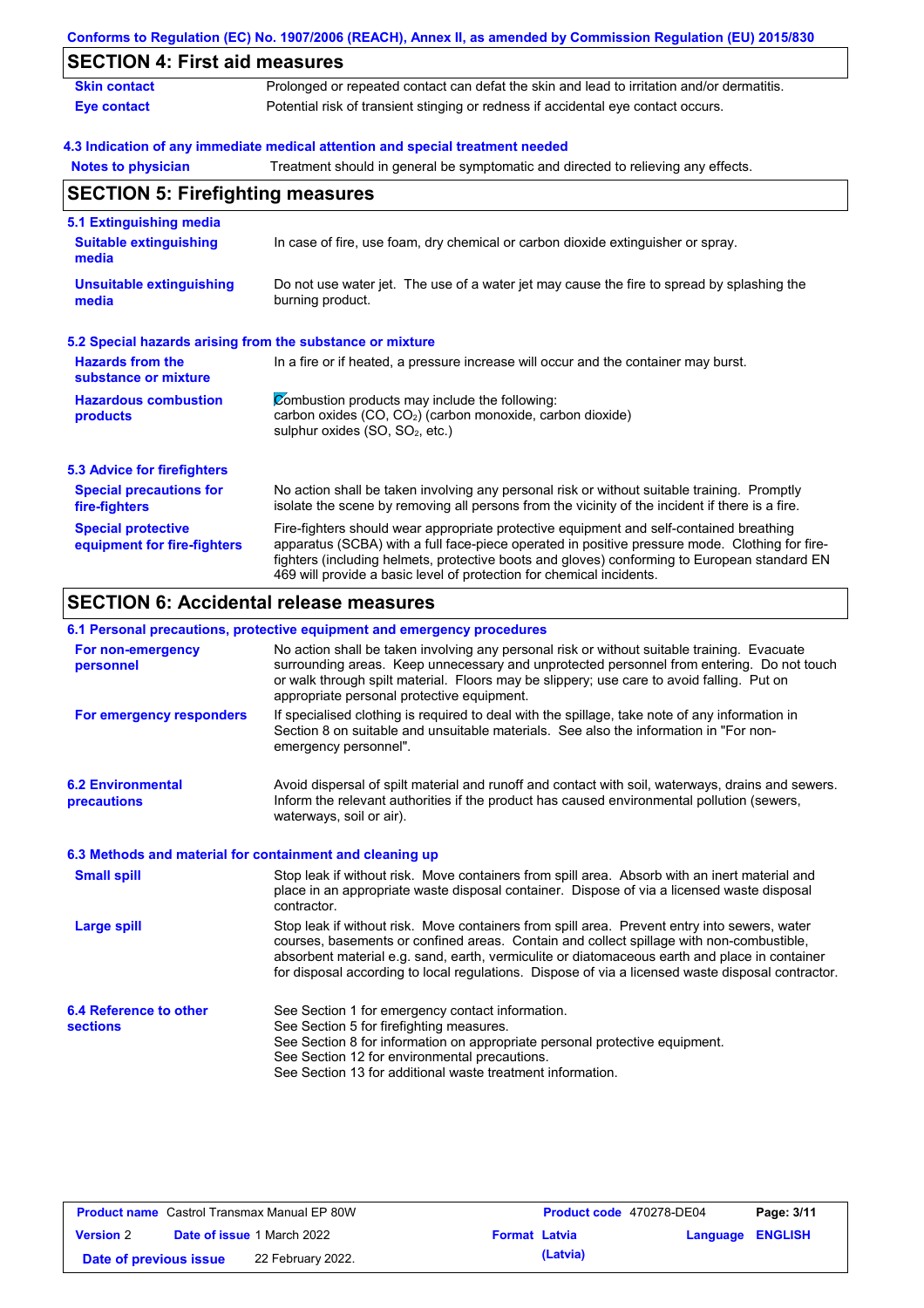### **SECTION 7: Handling and storage**

| 7.1 Precautions for safe handling                                                    |                                                                                                                                                                                                                                                                                                                                                                                                                                                                                          |
|--------------------------------------------------------------------------------------|------------------------------------------------------------------------------------------------------------------------------------------------------------------------------------------------------------------------------------------------------------------------------------------------------------------------------------------------------------------------------------------------------------------------------------------------------------------------------------------|
| <b>Protective measures</b>                                                           | Put on appropriate personal protective equipment.                                                                                                                                                                                                                                                                                                                                                                                                                                        |
| <b>Advice on general</b><br>occupational hygiene                                     | Eating, drinking and smoking should be prohibited in areas where this material is handled,<br>stored and processed. Wash thoroughly after handling. Remove contaminated clothing and<br>protective equipment before entering eating areas. See also Section 8 for additional<br>information on hygiene measures.                                                                                                                                                                         |
| <b>7.2 Conditions for safe</b><br>storage, including any<br><i>incompatibilities</i> | Store in accordance with local requlations. Store in a dry, cool and well-ventilated area, away<br>from incompatible materials (see Section 10). Keep away from heat and direct sunlight. Keep<br>container tightly closed and sealed until ready for use. Containers that have been opened must<br>be carefully resealed and kept upright to prevent leakage. Store and use only in equipment/<br>containers designed for use with this product. Do not store in unlabelled containers. |
| <b>Not suitable</b>                                                                  | Prolonged exposure to elevated temperature                                                                                                                                                                                                                                                                                                                                                                                                                                               |
| 7.3 Specific end use(s)                                                              |                                                                                                                                                                                                                                                                                                                                                                                                                                                                                          |
| <b>Recommendations</b>                                                               | See section 1.2 and Exposure scenarios in annex, if applicable.                                                                                                                                                                                                                                                                                                                                                                                                                          |
|                                                                                      | <b>SECTION 8: Exposure controls/personal protection</b>                                                                                                                                                                                                                                                                                                                                                                                                                                  |

### **8.1 Control parameters**

**Occupational exposure limits**

| <b>Product/ingredient name</b> | <b>Exposure limit values</b>                                                                                |
|--------------------------------|-------------------------------------------------------------------------------------------------------------|
|                                | Distillates (petroleum), hydrotreated heavy paraffinic Ministers Cabinet Regulations Nr.325 - AER (Latvia). |

TWA: 5 mg/m<sup>3</sup> 8 hours. Issued/Revised: 5/2007

Whilst specific OELs for certain components may be shown in this section, other components may be present in any mist, vapour or dust produced. Therefore, the specific OELs may not be applicable to the product as a whole and are provided for guidance only.

**Recommended monitoring procedures** If this product contains ingredients with exposure limits, personal, workplace atmosphere or biological monitoring may be required to determine the effectiveness of the ventilation or other control measures and/or the necessity to use respiratory protective equipment. Reference should be made to monitoring standards, such as the following: European Standard EN 689 (Workplace atmospheres - Guidance for the assessment of exposure by inhalation to chemical agents for comparison with limit values and measurement strategy) European Standard EN 14042 (Workplace atmospheres - Guide for the application and use of procedures for the assessment of exposure to chemical and biological agents) European Standard EN 482 (Workplace atmospheres - General requirements for the performance of procedures for the measurement of chemical agents) Reference to national guidance documents for methods for the determination of hazardous substances will also be required.

### **Derived No Effect Level**

No DNELs/DMELs available.

#### **Predicted No Effect Concentration**

No PNECs available

| <b>8.2 Exposure controls</b>               |                                                                                                                                                                                                                                                                                                                                                                                                                                                                                                                                                                                                                                                                                                                                                                                                                                                                                                                                                                                                         |
|--------------------------------------------|---------------------------------------------------------------------------------------------------------------------------------------------------------------------------------------------------------------------------------------------------------------------------------------------------------------------------------------------------------------------------------------------------------------------------------------------------------------------------------------------------------------------------------------------------------------------------------------------------------------------------------------------------------------------------------------------------------------------------------------------------------------------------------------------------------------------------------------------------------------------------------------------------------------------------------------------------------------------------------------------------------|
| <b>Appropriate engineering</b><br>controls | Provide exhaust ventilation or other engineering controls to keep the relevant airborne<br>concentrations below their respective occupational exposure limits.<br>All activities involving chemicals should be assessed for their risks to health, to ensure<br>exposures are adequately controlled. Personal protective equipment should only be considered<br>after other forms of control measures (e.g. engineering controls) have been suitably evaluated.<br>Personal protective equipment should conform to appropriate standards, be suitable for use, be<br>kept in good condition and properly maintained.<br>Your supplier of personal protective equipment should be consulted for advice on selection and<br>appropriate standards. For further information contact your national organisation for standards.<br>The final choice of protective equipment will depend upon a risk assessment. It is important to<br>ensure that all items of personal protective equipment are compatible. |
| <b>Individual protection measures</b>      |                                                                                                                                                                                                                                                                                                                                                                                                                                                                                                                                                                                                                                                                                                                                                                                                                                                                                                                                                                                                         |
| <b>Hygiene measures</b>                    | Wash hands, forearms and face thoroughly after handling chemical products, before eating,<br>smoking and using the lavatory and at the end of the working period. Ensure that eyewash<br>stations and safety showers are close to the workstation location.                                                                                                                                                                                                                                                                                                                                                                                                                                                                                                                                                                                                                                                                                                                                             |

#### **Respiratory protection**

| <b>Product name</b> Castrol Transmax Manual EP 80W |  | <b>Product code</b> 470278-DE04   |                      | Page: 4/11 |                  |  |
|----------------------------------------------------|--|-----------------------------------|----------------------|------------|------------------|--|
| <b>Version 2</b>                                   |  | <b>Date of issue 1 March 2022</b> | <b>Format Latvia</b> |            | Language ENGLISH |  |
| Date of previous issue                             |  | 22 February 2022.                 |                      | (Latvia)   |                  |  |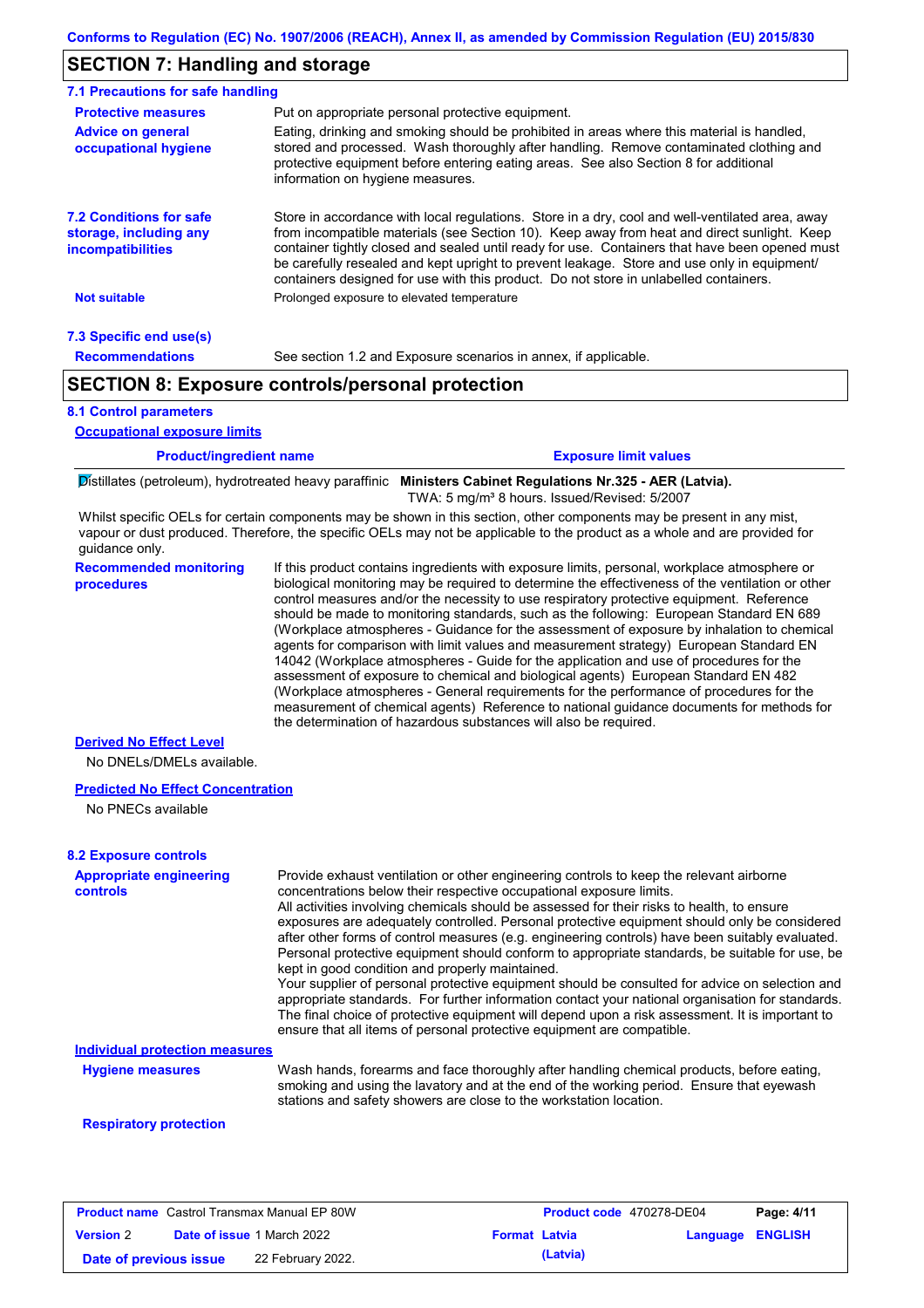# **SECTION 8: Exposure controls/personal protection**

|                            | In case of insufficient ventilation, wear suitable respiratory equipment.<br>The correct choice of respiratory protection depends upon the chemicals being handled, the<br>conditions of work and use, and the condition of the respiratory equipment. Safety procedures<br>should be developed for each intended application. Respiratory protection equipment should<br>therefore be chosen in consultation with the supplier/manufacturer and with a full assessment<br>of the working conditions.                                                                                                                                             |
|----------------------------|---------------------------------------------------------------------------------------------------------------------------------------------------------------------------------------------------------------------------------------------------------------------------------------------------------------------------------------------------------------------------------------------------------------------------------------------------------------------------------------------------------------------------------------------------------------------------------------------------------------------------------------------------|
| <b>Eye/face protection</b> | Safety glasses with side shields.                                                                                                                                                                                                                                                                                                                                                                                                                                                                                                                                                                                                                 |
| <b>Skin protection</b>     |                                                                                                                                                                                                                                                                                                                                                                                                                                                                                                                                                                                                                                                   |
| <b>Hand protection</b>     | <b>General Information:</b>                                                                                                                                                                                                                                                                                                                                                                                                                                                                                                                                                                                                                       |
|                            | Because specific work environments and material handling practices vary, safety procedures<br>should be developed for each intended application. The correct choice of protective gloves<br>depends upon the chemicals being handled, and the conditions of work and use. Most gloves<br>provide protection for only a limited time before they must be discarded and replaced (even the<br>best chemically resistant gloves will break down after repeated chemical exposures).                                                                                                                                                                  |
|                            | Gloves should be chosen in consultation with the supplier / manufacturer and taking account of<br>a full assessment of the working conditions.                                                                                                                                                                                                                                                                                                                                                                                                                                                                                                    |
|                            | Recommended: Nitrile gloves.<br><b>Breakthrough time:</b>                                                                                                                                                                                                                                                                                                                                                                                                                                                                                                                                                                                         |
|                            | Breakthrough time data are generated by glove manufacturers under laboratory test conditions<br>and represent how long a glove can be expected to provide effective permeation resistance. It<br>is important when following breakthrough time recommendations that actual workplace<br>conditions are taken into account. Always consult with your glove supplier for up-to-date<br>technical information on breakthrough times for the recommended glove type.<br>Our recommendations on the selection of gloves are as follows:                                                                                                                |
|                            | Continuous contact:                                                                                                                                                                                                                                                                                                                                                                                                                                                                                                                                                                                                                               |
|                            | Gloves with a minimum breakthrough time of 240 minutes, or >480 minutes if suitable gloves<br>can be obtained.<br>If suitable gloves are not available to offer that level of protection, gloves with shorter<br>breakthrough times may be acceptable as long as appropriate glove maintenance and                                                                                                                                                                                                                                                                                                                                                |
|                            | replacement regimes are determined and adhered to.                                                                                                                                                                                                                                                                                                                                                                                                                                                                                                                                                                                                |
|                            | Short-term / splash protection:                                                                                                                                                                                                                                                                                                                                                                                                                                                                                                                                                                                                                   |
|                            | Recommended breakthrough times as above.<br>It is recognised that for short-term, transient exposures, gloves with shorter breakthrough times<br>may commonly be used. Therefore, appropriate maintenance and replacement regimes must<br>be determined and rigorously followed.                                                                                                                                                                                                                                                                                                                                                                  |
|                            | <b>Glove Thickness:</b>                                                                                                                                                                                                                                                                                                                                                                                                                                                                                                                                                                                                                           |
|                            | For general applications, we recommend gloves with a thickness typically greater than 0.35 mm.                                                                                                                                                                                                                                                                                                                                                                                                                                                                                                                                                    |
|                            | It should be emphasised that glove thickness is not necessarily a good predictor of glove<br>resistance to a specific chemical, as the permeation efficiency of the glove will be dependent<br>on the exact composition of the glove material. Therefore, glove selection should also be based<br>on consideration of the task requirements and knowledge of breakthrough times.<br>Glove thickness may also vary depending on the glove manufacturer, the glove type and the<br>glove model. Therefore, the manufacturers' technical data should always be taken into account<br>to ensure selection of the most appropriate glove for the task. |
|                            | Note: Depending on the activity being conducted, gloves of varying thickness may be required<br>for specific tasks. For example:                                                                                                                                                                                                                                                                                                                                                                                                                                                                                                                  |
|                            | • Thinner gloves (down to 0.1 mm or less) may be required where a high degree of manual<br>dexterity is needed. However, these gloves are only likely to give short duration protection and<br>would normally be just for single use applications, then disposed of.                                                                                                                                                                                                                                                                                                                                                                              |
|                            | • Thicker gloves (up to 3 mm or more) may be required where there is a mechanical (as well<br>as a chemical) risk i.e. where there is abrasion or puncture potential.                                                                                                                                                                                                                                                                                                                                                                                                                                                                             |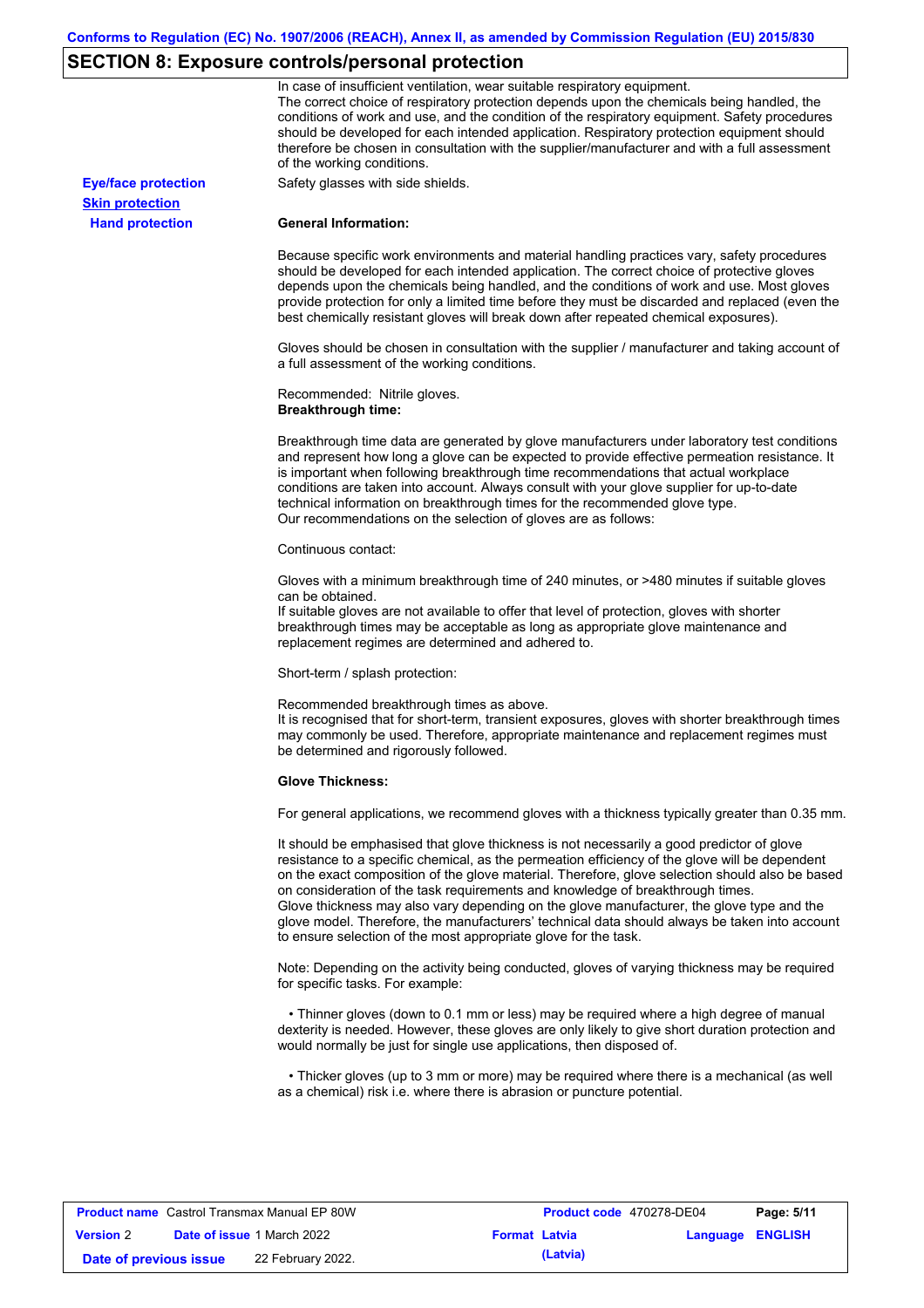# **SECTION 8: Exposure controls/personal protection**

| <b>Skin and body</b>                             | Use of protective clothing is good industrial practice.                                                                                                                                                                                                                                                                                                                                                                                                                                                                                                                                                                    |
|--------------------------------------------------|----------------------------------------------------------------------------------------------------------------------------------------------------------------------------------------------------------------------------------------------------------------------------------------------------------------------------------------------------------------------------------------------------------------------------------------------------------------------------------------------------------------------------------------------------------------------------------------------------------------------------|
|                                                  | Personal protective equipment for the body should be selected based on the task being<br>performed and the risks involved and should be approved by a specialist before handling this<br>product.<br>Cotton or polyester/cotton overalls will only provide protection against light superficial<br>contamination that will not soak through to the skin. Overalls should be laundered on a regular<br>basis. When the risk of skin exposure is high (e.g. when cleaning up spillages or if there is a<br>risk of splashing) then chemical resistant aprons and/or impervious chemical suits and boots<br>will be required. |
| <b>Refer to standards:</b>                       | Respiratory protection: EN 529<br>Gloves: EN 420, EN 374<br>Eye protection: EN 166<br>Filtering half-mask: EN 149<br>Filtering half-mask with valve: EN 405<br>Half-mask: EN 140 plus filter<br>Full-face mask: EN 136 plus filter<br>Particulate filters: EN 143<br>Gas/combined filters: EN 14387                                                                                                                                                                                                                                                                                                                        |
| <b>Environmental exposure</b><br><b>controls</b> | Emissions from ventilation or work process equipment should be checked to ensure they<br>comply with the requirements of environmental protection legislation. In some cases, fume<br>scrubbers, filters or engineering modifications to the process equipment will be necessary to<br>reduce emissions to acceptable levels.                                                                                                                                                                                                                                                                                              |

# **SECTION 9: Physical and chemical properties**

The conditions of measurement of all properties are at standard temperature and pressure unless otherwise indicated.

### **9.1 Information on basic physical and chemical properties**

| <b>Appearance</b>                                      |                                                                                                                                 |           |                         |                      |                          |          |     |                         |                |
|--------------------------------------------------------|---------------------------------------------------------------------------------------------------------------------------------|-----------|-------------------------|----------------------|--------------------------|----------|-----|-------------------------|----------------|
| <b>Physical state</b>                                  | Liquid.                                                                                                                         |           |                         |                      |                          |          |     |                         |                |
| <b>Colour</b>                                          | Yellow. [Light]                                                                                                                 |           |                         |                      |                          |          |     |                         |                |
| <b>Odour</b>                                           | Not available.                                                                                                                  |           |                         |                      |                          |          |     |                         |                |
| <b>Odour threshold</b>                                 | Not available.                                                                                                                  |           |                         |                      |                          |          |     |                         |                |
| pH                                                     | Not applicable.                                                                                                                 |           |                         |                      |                          |          |     |                         |                |
| <b>Melting point/freezing point</b>                    | Not available.                                                                                                                  |           |                         |                      |                          |          |     |                         |                |
| Initial boiling point and boiling<br>range             | Not available.                                                                                                                  |           |                         |                      |                          |          |     |                         |                |
| <b>Pour point</b>                                      | -39 $^{\circ}$ C                                                                                                                |           |                         |                      |                          |          |     |                         |                |
| <b>Flash point</b>                                     | Open cup: >180°C (>356°F) [Cleveland]                                                                                           |           |                         |                      |                          |          |     |                         |                |
| <b>Evaporation rate</b>                                | Not available.                                                                                                                  |           |                         |                      |                          |          |     |                         |                |
| <b>Flammability (solid, gas)</b>                       | Not available.                                                                                                                  |           |                         |                      |                          |          |     |                         |                |
| <b>Upper/lower flammability or</b><br>explosive limits | Not available.                                                                                                                  |           |                         |                      |                          |          |     |                         |                |
| <b>Vapour pressure</b>                                 | Not available.                                                                                                                  |           |                         |                      |                          |          |     |                         |                |
|                                                        |                                                                                                                                 |           | Vapour Pressure at 20°C |                      |                          |          |     | Vapour pressure at 50°C |                |
|                                                        | Ingredient name                                                                                                                 | mm Hg kPa |                         |                      | <b>Method</b>            | mm<br>Hg | kPa | <b>Method</b>           |                |
|                                                        | Distillates (petroleum),<br>hydrotreated heavy<br>paraffinic                                                                    | < 0.08    | < 0.011                 |                      | <b>ASTM D 5191</b>       |          |     |                         |                |
| <b>Vapour density</b>                                  | Not available.                                                                                                                  |           |                         |                      |                          |          |     |                         |                |
| <b>Relative density</b>                                | Not available.                                                                                                                  |           |                         |                      |                          |          |     |                         |                |
| <b>Density</b>                                         | <1000 kg/m <sup>3</sup> (<1 g/cm <sup>3</sup> ) at 15°C                                                                         |           |                         |                      |                          |          |     |                         |                |
| <b>Solubility(ies)</b>                                 | insoluble in water.                                                                                                             |           |                         |                      |                          |          |     |                         |                |
| <b>Partition coefficient: n-octanol/</b><br>water      | Not applicable.                                                                                                                 |           |                         |                      |                          |          |     |                         |                |
| <b>Auto-ignition temperature</b>                       | Not available.                                                                                                                  |           |                         |                      |                          |          |     |                         |                |
| <b>Decomposition temperature</b>                       | Not available.                                                                                                                  |           |                         |                      |                          |          |     |                         |                |
| <b>Viscosity</b>                                       | Kinematic: 77.33 mm <sup>2</sup> /s (77.33 cSt) at 40°C<br>Kinematic: 9.5 to 10.5 mm <sup>2</sup> /s (9.5 to 10.5 cSt) at 100°C |           |                         |                      |                          |          |     |                         |                |
| <b>Explosive properties</b>                            | Not available.                                                                                                                  |           |                         |                      |                          |          |     |                         |                |
| <b>Oxidising properties</b>                            | Not available.                                                                                                                  |           |                         |                      |                          |          |     |                         |                |
| <b>Product name</b> Castrol Transmax Manual EP 80W     |                                                                                                                                 |           |                         |                      | Product code 470278-DE04 |          |     |                         | Page: 6/11     |
| <b>Version 2</b><br><b>Date of issue 1 March 2022</b>  |                                                                                                                                 |           |                         | <b>Format Latvia</b> |                          |          |     | <b>Language</b>         | <b>ENGLISH</b> |
| Date of previous issue                                 | 22 February 2022.                                                                                                               |           |                         |                      | (Latvia)                 |          |     |                         |                |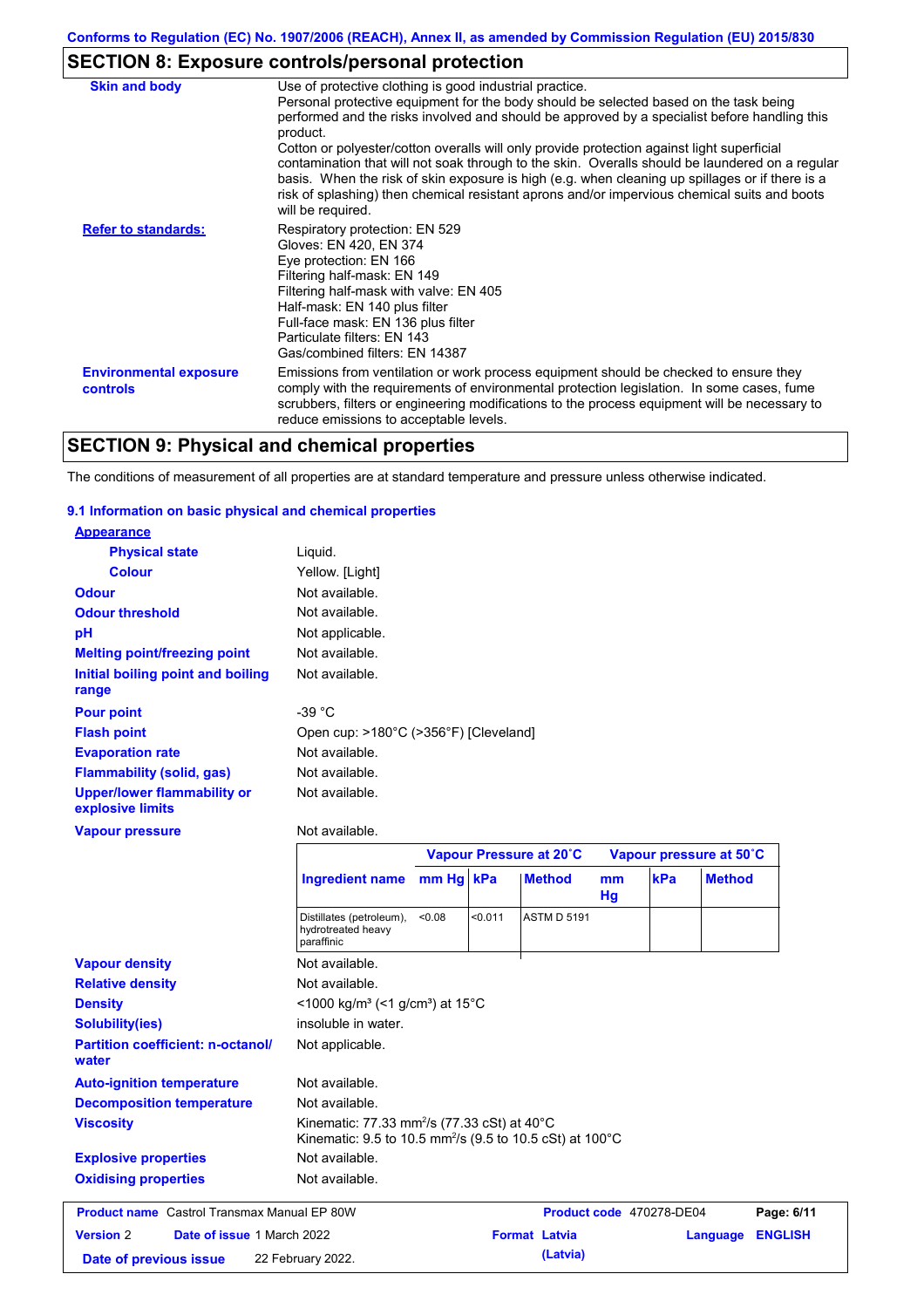# **SECTION 9: Physical and chemical properties**

## **Particle characteristics**

**Median particle size** Not applicable.

### **9.2 Other information** No additional information.

### **SECTION 10: Stability and reactivity**

| <b>10.1 Reactivity</b>                            | No specific test data available for this product. Refer to Conditions to avoid and Incompatible<br>materials for additional information.                                |
|---------------------------------------------------|-------------------------------------------------------------------------------------------------------------------------------------------------------------------------|
| <b>10.2 Chemical stability</b>                    | The product is stable.                                                                                                                                                  |
| <b>10.3 Possibility of</b><br>hazardous reactions | Under normal conditions of storage and use, hazardous reactions will not occur.<br>Under normal conditions of storage and use, hazardous polymerisation will not occur. |
| <b>10.4 Conditions to avoid</b>                   | Avoid all possible sources of ignition (spark or flame).                                                                                                                |
| 10.5 Incompatible materials                       | Reactive or incompatible with the following materials: oxidising materials.                                                                                             |
| <b>10.6 Hazardous</b><br>decomposition products   | Under normal conditions of storage and use, hazardous decomposition products should not be<br>produced.                                                                 |

# **SECTION 11: Toxicological information**

| 11.1 Information on toxicological effects          |                                                                                                                             |
|----------------------------------------------------|-----------------------------------------------------------------------------------------------------------------------------|
| <b>Acute toxicity estimates</b>                    |                                                                                                                             |
| Not available.                                     |                                                                                                                             |
| <b>Information on likely</b><br>routes of exposure | Routes of entry anticipated: Dermal, Inhalation.                                                                            |
| <b>Potential acute health effects</b>              |                                                                                                                             |
| <b>Inhalation</b>                                  | Vapour inhalation under ambient conditions is not normally a problem due to low vapour<br>pressure.                         |
| <b>Ingestion</b>                                   | No known significant effects or critical hazards.                                                                           |
| <b>Skin contact</b>                                | Defatting to the skin. May cause skin dryness and irritation.                                                               |
| <b>Eye contact</b>                                 | No known significant effects or critical hazards.                                                                           |
|                                                    | Symptoms related to the physical, chemical and toxicological characteristics                                                |
| <b>Inhalation</b>                                  | May be harmful by inhalation if exposure to vapour, mists or fumes resulting from thermal<br>decomposition products occurs. |
| <b>Ingestion</b>                                   | No specific data.                                                                                                           |
| <b>Skin contact</b>                                | Adverse symptoms may include the following:<br>irritation<br>dryness<br>cracking                                            |
| <b>Eye contact</b>                                 | No specific data.                                                                                                           |
|                                                    | Delayed and immediate effects as well as chronic effects from short and long-term exposure                                  |
| <b>Inhalation</b>                                  | Overexposure to the inhalation of airborne droplets or aerosols may cause irritation of the<br>respiratory tract.           |
| <b>Ingestion</b>                                   | Ingestion of large quantities may cause nausea and diarrhoea.                                                               |
| <b>Skin contact</b>                                | Prolonged or repeated contact can defat the skin and lead to irritation and/or dermatitis.                                  |
| <b>Eye contact</b>                                 | Potential risk of transient stinging or redness if accidental eye contact occurs.                                           |
| <b>Potential chronic health effects</b>            |                                                                                                                             |
| <b>General</b>                                     | No known significant effects or critical hazards.                                                                           |
| <b>Carcinogenicity</b>                             | No known significant effects or critical hazards.                                                                           |
| <b>Mutagenicity</b>                                | No known significant effects or critical hazards.                                                                           |
| <b>Developmental effects</b>                       | No known significant effects or critical hazards.                                                                           |
| <b>Fertility effects</b>                           | No known significant effects or critical hazards.                                                                           |
|                                                    |                                                                                                                             |

|                        | <b>Product name</b> Castrol Transmax Manual EP 80W |                      | <b>Product code</b> 470278-DE04 |                         | Page: 7/11 |
|------------------------|----------------------------------------------------|----------------------|---------------------------------|-------------------------|------------|
| <b>Version 2</b>       | <b>Date of issue 1 March 2022</b>                  | <b>Format Latvia</b> |                                 | <b>Language ENGLISH</b> |            |
| Date of previous issue | 22 February 2022.                                  |                      | (Latvia)                        |                         |            |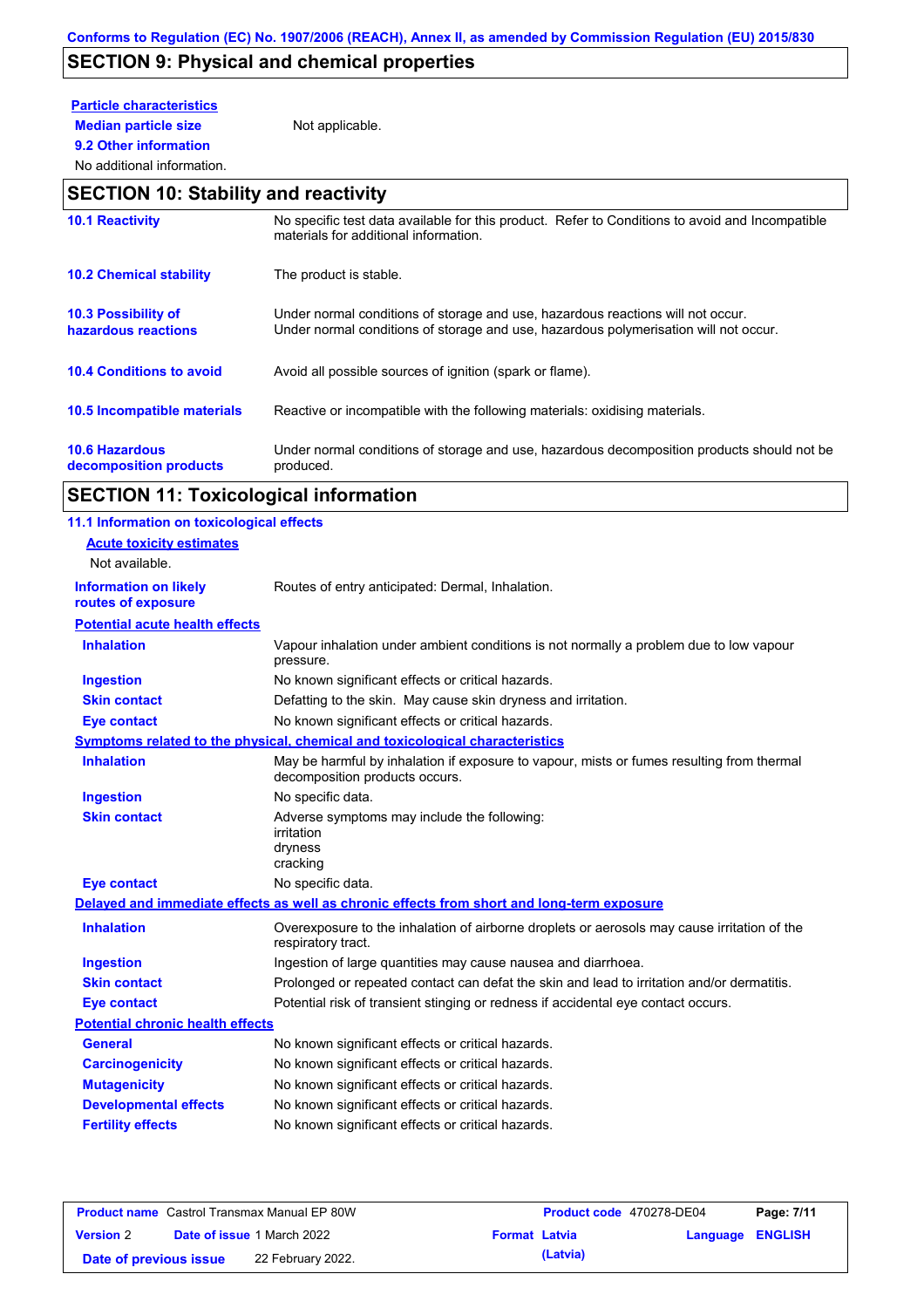### **SECTION 12: Ecological information**

### **12.1 Toxicity**

**Environmental hazards** Not classified as dangerous

### **12.2 Persistence and degradability**

Expected to be biodegradable.

### **12.3 Bioaccumulative potential**

This product is not expected to bioaccumulate through food chains in the environment.

| <b>12.4 Mobility in soil</b>                                  |                                                                      |
|---------------------------------------------------------------|----------------------------------------------------------------------|
| <b>Soil/water partition</b><br>coefficient (K <sub>oc</sub> ) | Not available.                                                       |
| <b>Mobility</b>                                               | Spillages may penetrate the soil causing ground water contamination. |

### **12.5 Results of PBT and vPvB assessment**

Product does not meet the criteria for PBT or vPvB according to Regulation (EC) No. 1907/2006, Annex XIII.

### **12.6 Other adverse effects**

| <b>Other ecological information</b> | Spills may form a film on water surfaces causing physical damage to organisms. Oxygen |
|-------------------------------------|---------------------------------------------------------------------------------------|
|                                     | transfer could also be impaired.                                                      |

### **SECTION 13: Disposal considerations**

### **13.1 Waste treatment methods**

### **Product**

**Methods of disposal**

Where possible, arrange for product to be recycled. Dispose of via an authorised person/ licensed waste disposal contractor in accordance with local regulations.

### **Hazardous waste** Yes.

### **European waste catalogue (EWC)**

| Waste code | <b>Waste designation</b>                                         |
|------------|------------------------------------------------------------------|
| $130205*$  | Imineral-based non-chlorinated engine, gear and lubricating oils |

However, deviation from the intended use and/or the presence of any potential contaminants may require an alternative waste disposal code to be assigned by the end user.

### **Packaging**

| <b>Methods of disposal</b> | Where possible, arrange for product to be recycled. Dispose of via an authorised person/<br>licensed waste disposal contractor in accordance with local regulations.                                                                    |
|----------------------------|-----------------------------------------------------------------------------------------------------------------------------------------------------------------------------------------------------------------------------------------|
| <b>Special precautions</b> | This material and its container must be disposed of in a safe way. Empty containers or liners<br>may retain some product residues. Avoid dispersal of spilt material and runoff and contact with<br>soil, waterways, drains and sewers. |
| <b>References</b>          | Commission 2014/955/EU<br>Directive 2008/98/EC                                                                                                                                                                                          |

### **SECTION 14: Transport information**

|                                            | <b>ADR/RID</b>                                         | <b>ADN</b>           | <b>IMDG</b>              | <b>IATA</b>                       |
|--------------------------------------------|--------------------------------------------------------|----------------------|--------------------------|-----------------------------------|
| 14.1 UN number                             | Not regulated.                                         | Not regulated.       | Not regulated.           | Not regulated.                    |
| 14.2 UN proper<br>shipping name            |                                                        |                      |                          |                                   |
| <b>14.3 Transport</b><br>hazard class(es)  |                                                        |                      |                          |                                   |
| 14.4 Packing<br>group                      |                                                        |                      |                          |                                   |
| 14.5<br><b>Environmental</b><br>hazards    | No.                                                    | No.                  | No.                      | No.                               |
|                                            | <b>Product name</b> Castrol Transmax Manual EP 80W     |                      | Product code 470278-DE04 | Page: 8/11                        |
| <b>Version 2</b><br>Date of previous issue | <b>Date of issue 1 March 2022</b><br>22 February 2022. | <b>Format Latvia</b> | (Latvia)                 | <b>ENGLISH</b><br><b>Language</b> |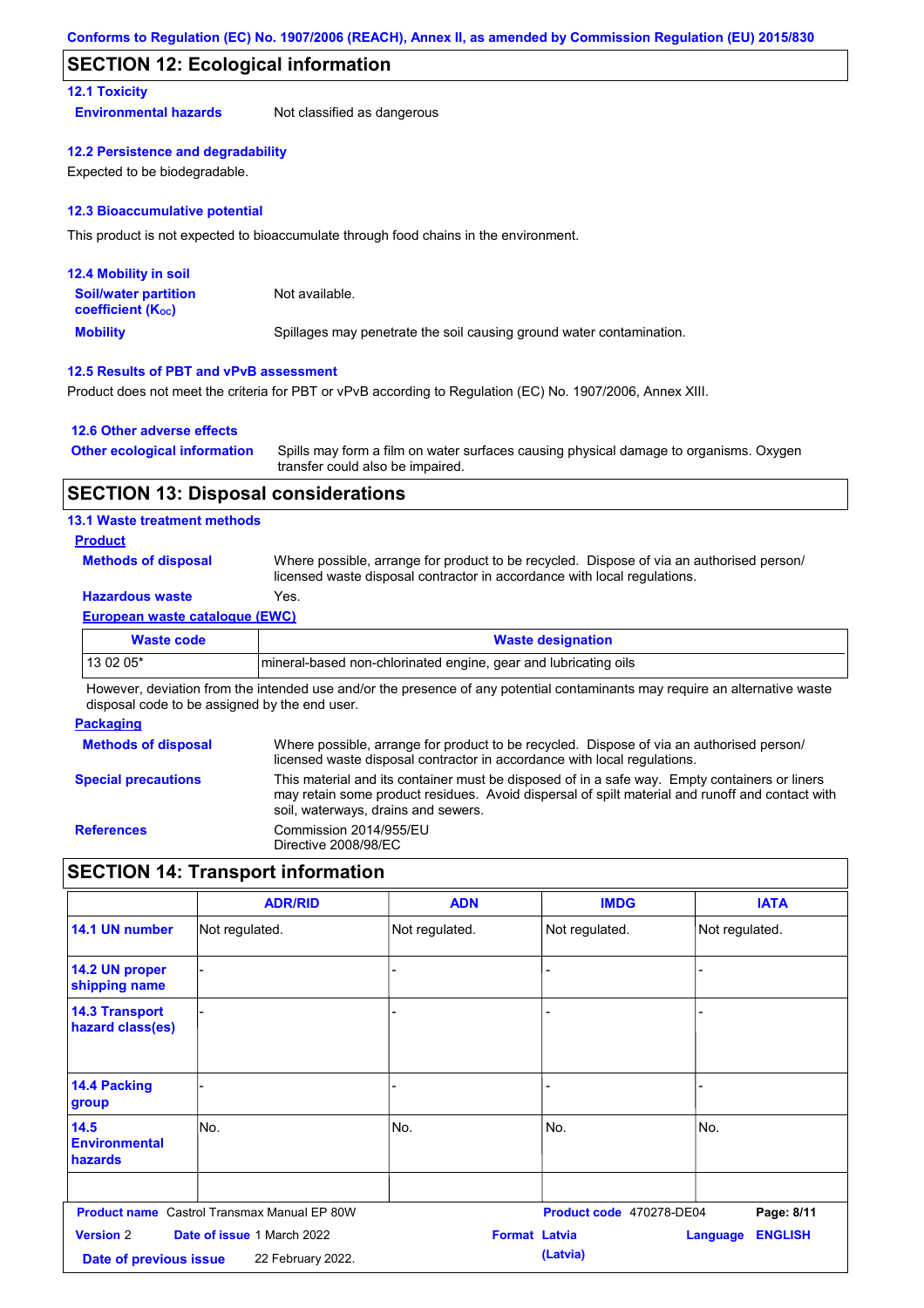| <b>SECTION 14: Transport information</b>                                                            |                                                                |                                                                                              |                                                                                            |
|-----------------------------------------------------------------------------------------------------|----------------------------------------------------------------|----------------------------------------------------------------------------------------------|--------------------------------------------------------------------------------------------|
| <b>Additional</b>                                                                                   |                                                                |                                                                                              |                                                                                            |
| information                                                                                         |                                                                |                                                                                              |                                                                                            |
| <b>14.6 Special precautions for</b><br>user                                                         | Not available.                                                 |                                                                                              |                                                                                            |
|                                                                                                     |                                                                |                                                                                              |                                                                                            |
| <b>14.7 Transport in bulk</b><br>according to IMO<br><b>instruments</b>                             | Not available.                                                 |                                                                                              |                                                                                            |
| <b>SECTION 15: Regulatory information</b>                                                           |                                                                |                                                                                              |                                                                                            |
| 15.1 Safety, health and environmental regulations/legislation specific for the substance or mixture |                                                                |                                                                                              |                                                                                            |
| EU Regulation (EC) No. 1907/2006 (REACH)                                                            |                                                                |                                                                                              |                                                                                            |
|                                                                                                     | <b>Annex XIV - List of substances subject to authorisation</b> |                                                                                              |                                                                                            |
| <b>Annex XIV</b>                                                                                    |                                                                |                                                                                              |                                                                                            |
| None of the components are listed.                                                                  |                                                                |                                                                                              |                                                                                            |
| <b>Substances of very high concern</b>                                                              |                                                                |                                                                                              |                                                                                            |
| None of the components are listed.                                                                  |                                                                |                                                                                              |                                                                                            |
| EU Regulation (EC) No. 1907/2006 (REACH)                                                            |                                                                |                                                                                              |                                                                                            |
| <b>Annex XVII - Restrictions</b>                                                                    | Not applicable.                                                |                                                                                              |                                                                                            |
| on the manufacture,                                                                                 |                                                                |                                                                                              |                                                                                            |
| placing on the market                                                                               |                                                                |                                                                                              |                                                                                            |
| and use of certain                                                                                  |                                                                |                                                                                              |                                                                                            |
| dangerous substances,<br>mixtures and articles                                                      |                                                                |                                                                                              |                                                                                            |
| <b>Other regulations</b>                                                                            |                                                                |                                                                                              |                                                                                            |
| <b>REACH Status</b>                                                                                 |                                                                | The company, as identified in Section 1, sells this product in the EU in compliance with the |                                                                                            |
|                                                                                                     | current requirements of REACH.                                 |                                                                                              |                                                                                            |
| <b>United States inventory</b><br>(TSCA 8b)                                                         |                                                                | All components are active or exempted.                                                       |                                                                                            |
| <b>Australia inventory (AIIC)</b>                                                                   |                                                                | All components are listed or exempted.                                                       |                                                                                            |
| <b>Canada inventory</b>                                                                             |                                                                | All components are listed or exempted.                                                       |                                                                                            |
| <b>China inventory (IECSC)</b>                                                                      |                                                                | All components are listed or exempted.                                                       |                                                                                            |
| <b>Japan inventory (CSCL)</b>                                                                       |                                                                | All components are listed or exempted.                                                       |                                                                                            |
| <b>Korea inventory (KECI)</b>                                                                       |                                                                | All components are listed or exempted.                                                       |                                                                                            |
| <b>Philippines inventory</b><br>(PICCS)                                                             | At least one component is not listed.                          |                                                                                              |                                                                                            |
| <b>Taiwan Chemical</b><br><b>Substances Inventory</b><br>(TCSI)                                     |                                                                | All components are listed or exempted.                                                       |                                                                                            |
| Ozone depleting substances (1005/2009/EU)                                                           |                                                                |                                                                                              |                                                                                            |
| Not listed.                                                                                         |                                                                |                                                                                              |                                                                                            |
| Prior Informed Consent (PIC) (649/2012/EU)                                                          |                                                                |                                                                                              |                                                                                            |
| Not listed.                                                                                         |                                                                |                                                                                              |                                                                                            |
|                                                                                                     |                                                                |                                                                                              |                                                                                            |
| <b>Persistent Organic Pollutants</b><br>Not listed.                                                 |                                                                |                                                                                              |                                                                                            |
|                                                                                                     | EU - Water framework directive - Priority substances           |                                                                                              |                                                                                            |
| None of the components are listed.                                                                  |                                                                |                                                                                              |                                                                                            |
| <b>Seveso Directive</b>                                                                             |                                                                |                                                                                              |                                                                                            |
|                                                                                                     | This product is not controlled under the Seveso Directive.     |                                                                                              |                                                                                            |
|                                                                                                     |                                                                |                                                                                              |                                                                                            |
|                                                                                                     |                                                                |                                                                                              |                                                                                            |
| <b>15.2 Chemical safety</b>                                                                         |                                                                |                                                                                              | A Chemical Safety Assessment has been carried out for one or more of the substances within |
| assessment                                                                                          |                                                                | this mixture. A Chemical Safety Assessment has not been carried out for the mixture itself.  |                                                                                            |

| <b>Product name</b> Castrol Transmax Manual EP 80W |  | Product code 470278-DE04          |                      | Page: 9/11 |                         |  |
|----------------------------------------------------|--|-----------------------------------|----------------------|------------|-------------------------|--|
| <b>Version 2</b>                                   |  | <b>Date of issue 1 March 2022</b> | <b>Format Latvia</b> |            | <b>Language ENGLISH</b> |  |
| Date of previous issue                             |  | 22 February 2022.                 |                      | (Latvia)   |                         |  |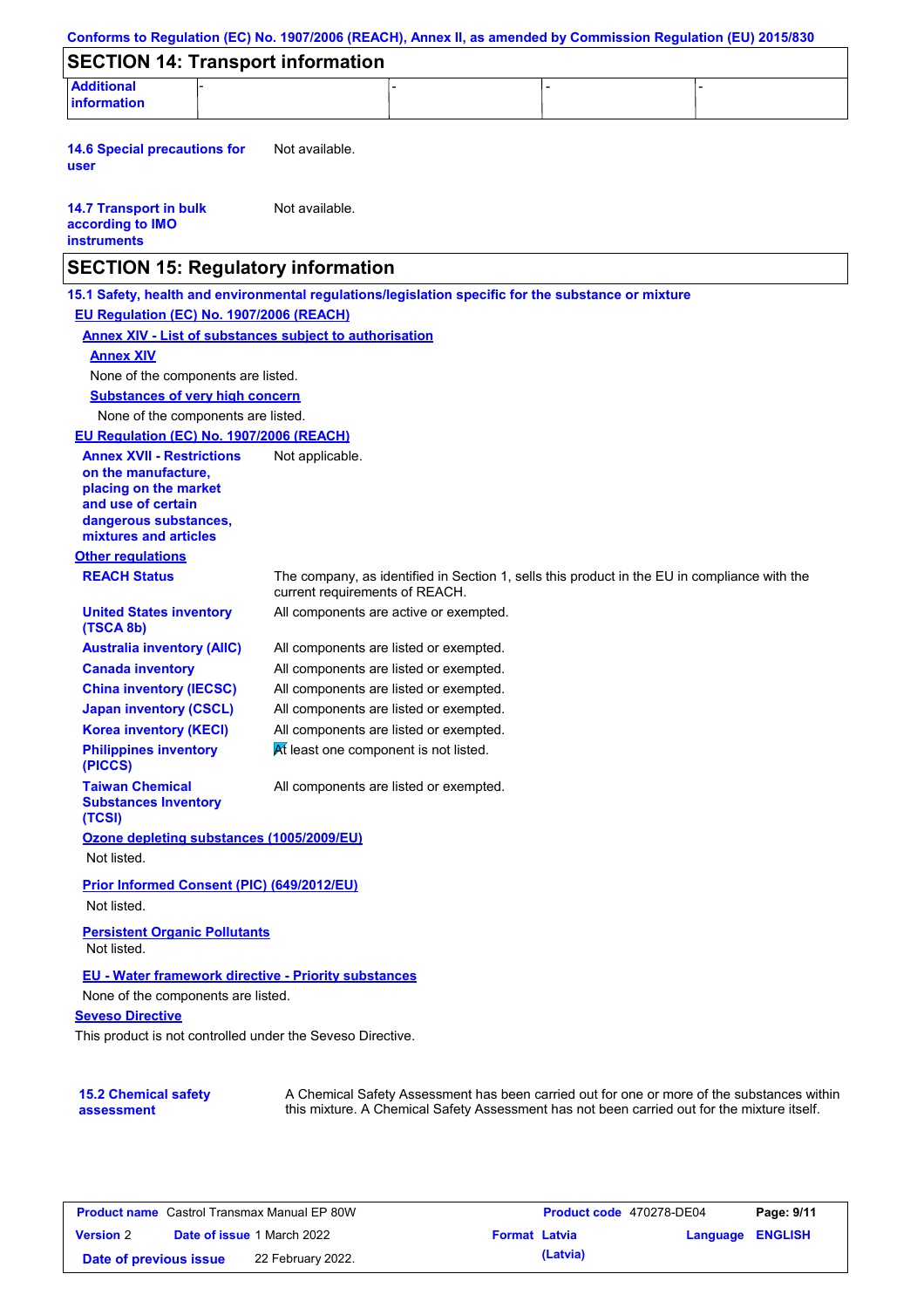## **SECTION 16: Other information**

| <b>Abbreviations and acronyms</b> | ADN = European Provisions concerning the International Carriage of Dangerous Goods by<br>Inland Waterway |
|-----------------------------------|----------------------------------------------------------------------------------------------------------|
|                                   | ADR = The European Agreement concerning the International Carriage of Dangerous Goods by<br>Road         |
|                                   | ATE = Acute Toxicity Estimate                                                                            |
|                                   | <b>BCF</b> = Bioconcentration Factor                                                                     |
|                                   | CAS = Chemical Abstracts Service                                                                         |
|                                   | CLP = Classification, Labelling and Packaging Regulation [Regulation (EC) No. 1272/2008]                 |
|                                   | CSA = Chemical Safety Assessment                                                                         |
|                                   | CSR = Chemical Safety Report                                                                             |
|                                   | <b>DMEL = Derived Minimal Effect Level</b>                                                               |
|                                   | DNEL = Derived No Effect Level                                                                           |
|                                   | EINECS = European Inventory of Existing Commercial chemical Substances                                   |
|                                   | ES = Exposure Scenario                                                                                   |
|                                   | EUH statement = CLP-specific Hazard statement                                                            |
|                                   | EWC = European Waste Catalogue                                                                           |
|                                   | GHS = Globally Harmonized System of Classification and Labelling of Chemicals                            |
|                                   | IATA = International Air Transport Association                                                           |
|                                   | IBC = Intermediate Bulk Container                                                                        |
|                                   | IMDG = International Maritime Dangerous Goods                                                            |
|                                   | LogPow = logarithm of the octanol/water partition coefficient                                            |
|                                   | MARPOL = International Convention for the Prevention of Pollution From Ships, 1973 as                    |
|                                   | modified by the Protocol of 1978. ("Marpol" = marine pollution)                                          |
|                                   | OECD = Organisation for Economic Co-operation and Development                                            |
|                                   | PBT = Persistent, Bioaccumulative and Toxic                                                              |
|                                   | <b>PNEC</b> = Predicted No Effect Concentration                                                          |
|                                   | REACH = Registration, Evaluation, Authorisation and Restriction of Chemicals Regulation                  |
|                                   | [Regulation (EC) No. 1907/2006]                                                                          |
|                                   | RID = The Regulations concerning the International Carriage of Dangerous Goods by Rail                   |
|                                   | <b>RRN = REACH Registration Number</b><br>SADT = Self-Accelerating Decomposition Temperature             |
|                                   | SVHC = Substances of Very High Concern                                                                   |
|                                   | STOT-RE = Specific Target Organ Toxicity - Repeated Exposure                                             |
|                                   | STOT-SE = Specific Target Organ Toxicity - Single Exposure                                               |
|                                   | TWA = Time weighted average                                                                              |
|                                   | $UN = United Nations$                                                                                    |
|                                   | $UVCB = Complex\;hydrocarbon\; substance$                                                                |
|                                   | VOC = Volatile Organic Compound                                                                          |
|                                   | vPvB = Very Persistent and Very Bioaccumulative                                                          |
|                                   | Varies = may contain one or more of the following $64741-88-4$ / RRN 01-2119488706-23,                   |
|                                   | 64741-89-5 / RRN 01-2119487067-30, 64741-95-3 / RRN 01-2119487081-40, 64741-96-4/ RRN                    |
|                                   | 01-2119483621-38, 64742-01-4 / RRN 01-2119488707-21, 64742-44-5 / RRN                                    |
|                                   | 01-2119985177-24, 64742-45-6, 64742-52-5 / RRN 01-2119467170-45, 64742-53-6 / RRN                        |
|                                   | 01-2119480375-34, 64742-54-7 / RRN 01-2119484627-25, 64742-55-8 / RRN                                    |
|                                   | 01-2119487077-29, 64742-56-9 / RRN 01-2119480132-48, 64742-57-0 / RRN                                    |
|                                   | 01-2119489287-22, 64742-58-1, 64742-62-7 / RRN 01-2119480472-38, 64742-63-8,                             |
|                                   | 64742-65-0 / RRN 01-2119471299-27, 64742-70-7 / RRN 01-2119487080-42, 72623-85-9 /                       |
|                                   | RRN 01-2119555262-43, 72623-86-0 / RRN 01-2119474878-16, 72623-87-1 / RRN                                |
|                                   | 01-2119474889-13                                                                                         |
|                                   |                                                                                                          |

**Procedure used to derive the classification according to Regulation (EC) No. 1272/2008 [CLP/GHS]**

| <b>Classification</b>                                   |                                                                                 | <b>Justification</b> |
|---------------------------------------------------------|---------------------------------------------------------------------------------|----------------------|
| Not classified.                                         |                                                                                 |                      |
| <b>Full text of abbreviated H</b><br><b>statements</b>  | Not applicable.                                                                 |                      |
| <b>Full text of classifications</b><br><b>[CLP/GHS]</b> | Not applicable.                                                                 |                      |
| <b>History</b>                                          |                                                                                 |                      |
| Date of issue/Date of<br>revision                       | 01/03/2022.                                                                     |                      |
| Date of previous issue                                  | 22/02/2022.                                                                     |                      |
| <b>Prepared by</b>                                      | <b>Product Stewardship</b>                                                      |                      |
|                                                         | $\nabla$ Indicates information that has changed from previously issued version. |                      |
| <b>Notice to reader</b>                                 |                                                                                 |                      |

| <b>Product name</b> Castrol Transmax Manual EP 80W |  | <b>Product code</b> 470278-DE04   |                      | Page: 10/11 |                         |  |
|----------------------------------------------------|--|-----------------------------------|----------------------|-------------|-------------------------|--|
| <b>Version 2</b>                                   |  | <b>Date of issue 1 March 2022</b> | <b>Format Latvia</b> |             | <b>Language ENGLISH</b> |  |
| Date of previous issue                             |  | 22 February 2022.                 |                      | (Latvia)    |                         |  |